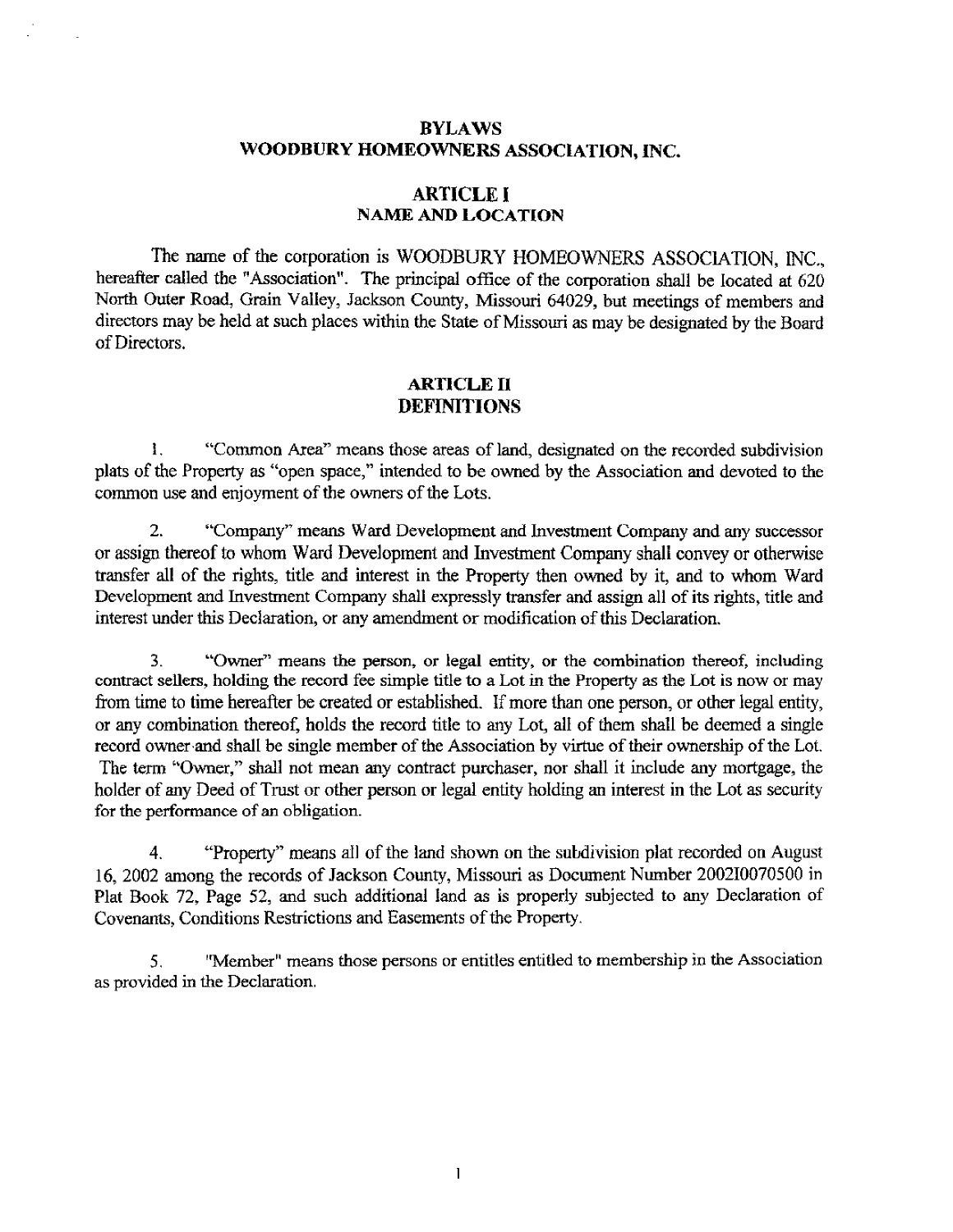# **ARTICLE III MEETING OF MEMBERS**

### **Section 1**

**Annual Meetings.** 'The **first annual** meeting **of the** Members shall be held wihn **one** (I) year from the **date** of incorporation of the **Association, and** each **subsequent** regular **annual** meeting of **the Members shall** be **held** in the **same** month **of** each **year** thereafter, at **a date,** time **and place within the State** of **Missouri selected** by *the* Board **of Directors of the Association.** 

#### **Section 2**

**Special Meetings.** Special **meetings** of the Members **may** be called **at my** he by the President **or by** the **Board** of Directors, or **upon** written **request of the** Members who **are (i) entitled to vote one-fourth** ('h) **of** all of **the** votes of **the Class A** Membership or (ii) **entitled to** vote onefourth ('/) **of** ali of the **votes** of the Class B Membership.

#### **Section 3**

**Notice of Meetings.** Written **notice** of each meeting of the **Members** shalI be **given** by, or **at the** direction of, **the Secretary** or **persun authorized to call** the meeting, **by** mailing **a copy** of **the**  notice, **postage** prepaid, **not** less than fifteen **(1** *5)* **nor** more than sixty *(60)* **days before** the meeting, **to** each **Member, addressed to the Member's address last appearing on** the **books of** the Association, **or supplied** by **the Member to** the **Association** for **the** purpose **of** notice. **The notice** shall **specify the** place, **&y and how of the** meeting. **In the** case **of** a **special meeting,** the **notice shall** also state the **purpose of** the **meeting.** 

#### **Section 4**

**Quorum.** The **presence at the** meeting of Members **or** proxies **entitled** to **cast** one-tenth **(l/lOth) of the votes** of the **Membership** shall **constitute a quorum for any action except** as otherwise **provided** in **the Declaration or these Bylaws.** If, however, **such quom** shall not be present or **represented** at any meeting, **the** Members entitled **to vote** at **that** meeting shall **have the power to adjourn** the **meeting** from time to **time,** without **notice other than** mouncement at **the meeting,** until **a quorum** is present **or** represented.

#### **Section 5**

**Proxies. At** all meetings of hdrmbers, each Member may **vote** in person or **by proxy.** A11 proxies **shall be** in **writing** and **filed** with the **Secretaq.** Every **pmxy shall be** revocable and shall automatically cease upon **conveyance** by the Member of his Lot.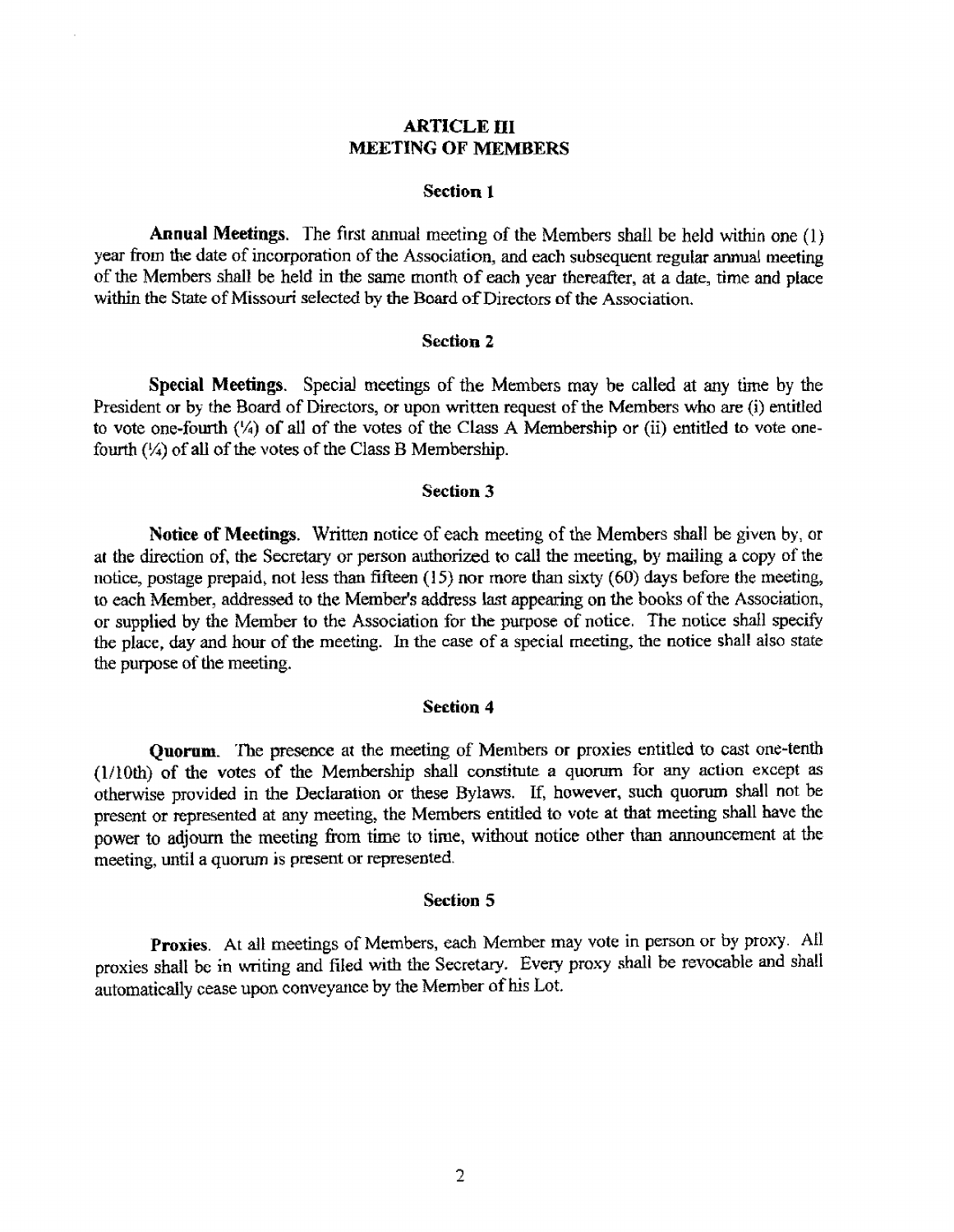# **ARTICLE XV BOARD OF DLRECTORS SECTION: TERM OF OPFiCE**

### **Section <sup>1</sup>**

Number. The affairs of this Association shall be managed by a Board of three (3) Directors, who need not be Members of the Association.

### **Section 2**

**Term of Office.** The terms of office of the "Charter Directors" (as defined in the Articles of incorporation of **the Association) shall be for the period until** the **first** annual **meeting of** the Members at which **their successors** are elected. The terms of each director other than a Charter Director **shall** he for **one** (1) **year** or until **his successor is elected, whichever shall** be *the* longer **period.** Each director, other than a Charter Director, shall be elected at the annual meeting.

#### **Section 3**

**Removal** Any director, other than a Charter Director, may be removed from the Board, with **or** without **cause,** by **a majority** vote **of** the Members of the **Association. In** the event **of** death, resignalion or removal, **pursuant** to these **Bylaws,** of a director, his successor **shall be selected by**  the remaining Members of the Board and shall serve for the **unexpired** term **of** his predecessor.

#### **Section 4**

**Compensation.** No **director shall receive** conrpensatjon for **my** service **he may render** to the **Association.** However, **any director** may be reimbursed for **his** actual **expenses** incurred **in** the **performance of his duties.** 

#### **Section 5**

**Action Taken Without a Meeting.** The **directors** shdl have the right to **take any action** in **the absence** of **a** meeting **which they** could **take at a** meeting by **obtaining** ~e written **approval of a11**  the directors. **Any** action so approved shall **have** the **same** effect as **though** taken **at a** meeting **of the**  directors.

# **ARTICLE V NOMINATION AND ELECTION OF DIRECTORS**

#### **Section 1**

**Nomination.** Nomination of **directors** for **election to** *the* Board **of** Directors shall **bc** made **by a** Nominating Committee. **Nominations** may also be made from **the** floor at **the** annual meeting. The Nominating Committee **shall consist** of **a** Chairman, **who** shdl **be** a member **of** the hard of **Directors,** and two *(2)* **or** more **other persons.** 'he **Nomimting** Committee shdl be **appointed** by the President of **the Association prior to each annual** meeting **of** the **Members, to serve** until the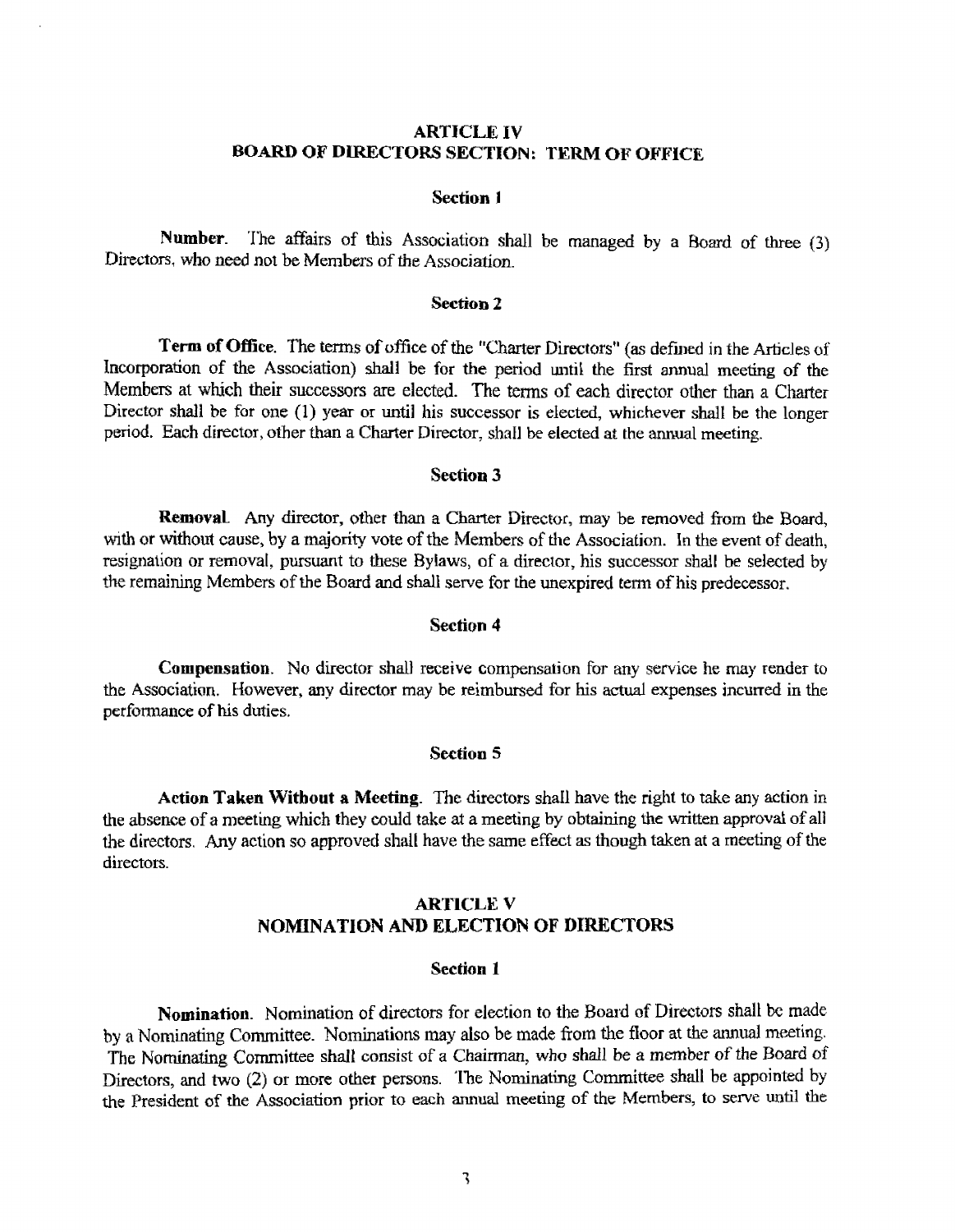close of the annual meeting. The Nominating Committee shall make as many nominations for **election to** the **Board** of Directors as it shall in its **discretion** determine, but not less than the number **of** vacancies **that are to be** filled. **Nominations** may **be made** from among **Members** or **nonmembers.** 

#### **Section 2**

**Election.** Election to the Board of Directors shall be by written ballot. At the election the Members or their proxies may cast, in respect to each vacancy, as many votes as they are entitled to **exercise under the provisions of the Declaration. The persons receiving the largest number of votes** shall be elected. Cumulative voting is not permitted.

## **ARTlCLE V1 MEETINGS OF DIRECTORS**

#### **Section 1**

**Regular Meetings.** Regular meetings **of the** Board **of Directors shall** be **held at leas1**  annually at such place and hour as may be fixed from time to time by resolution of the Board, without the necessity **of further** notice.

#### **Section 2**

**Special Meetings. Special meetings** of the Board of **Directors** shall **be held when** called by the **President** of the Association, **or** by any two (2) directors. after not less than three **(3) days** notice to each director.

#### **Section 3**

**Quorum.** A majority of the number of directors shall constitute a quorum for the transaction of **business. Every act** or decision done **or** made by **a majority** of **the Directors at a duly**  held **meeting at** which **a** quorum **is present shall** be regarded **as the act** of the Board.

#### **Section 4**

**Vacancies.** Vacancies on the **Board** of Directors resulting from resignation, death, removal **or an** increase **in** the number of **Directors may be filled by** a majority of the directors then **in** offlce, **although** less than *a* **quorum.** 

## **ARTICLE WI POWERS AND DUTIES OF THE BOARD OF DIRECTORS**

#### **Section 1**

Powers. The Board of Directors shall have the power to: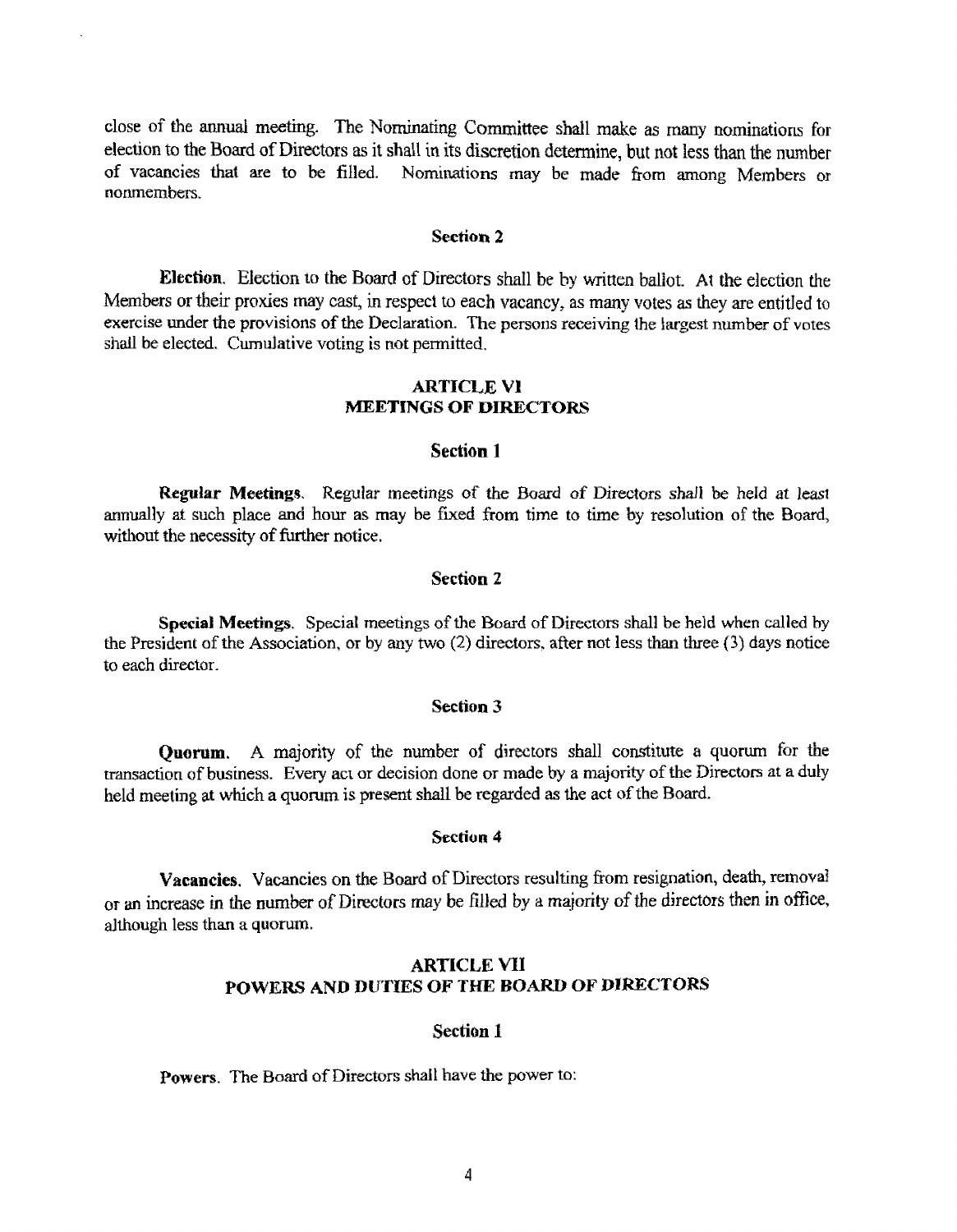a. adopt and publish rules and regulations governing the use of the Common Areas, including **any** improvements and amenities located **on** the Common Areas, **and** the personal conduct **of the Members and their guests** on **the** Com~on **Areas,** and to establish penalties **for** the infraction of **these** rules and regulations;

**b. suspend the voting rights, and the right of use of any recreational facilities located on any** Common **Area during** any **period in** which **the** Member **is** in defauk **in the** payment of any **assessment levied by** the **Association; these rights may also be suspended** for a **period** not to **exceed**  sixty (60) **days for** an infraction **of** published rules and **regulations;** 

*c,* exercise **for the Association all powers,** duties **and** autl~orlty **vested** in or delegated **to** this **Association** and not **reserved** to **the** Members **by** other **provisions of these Bylaws, the**  Articles of Incorporation, or the Declaration; and

d. **employ** a manager, **independent** contractors **or other** employees **or** contractors as they **deem** necessary, **and** to **prescribe their** duties.

#### **Section 2**

**Duties.** It shall **be** the **duty** of the **Board** of Directors to:

**a. keep a** complete record **of** all its **acts and corporate affairs** and **to** present **a** statement of its acts and affairs **to the** Members at the mud meeting **of the** Members, *or* at **any special meeting** when **such** a **statement is** requested **in** writing by **the holders** of one-fourth **(S) of** the **votes of** the Class **A** Members or by the holders of one-fourth *(5'4)* of **the** votes of **the** Class **B** Members;

b. supervise all officers, agents and employees of this Association, and to see that their duties are properly performed;

c. as more **fully provided** in the Declaration to:

**(I)** fk **the** amount of the muai assessment **against each** Lot not **later** than February 1st of each year;

(2) send **written** notice **of** each annual assessment **to every** Lot Owner subject **to**  the assessment not later than February 1st **of each yew;** and of each **special** assessment, **at**  least forty-five (45) days in advance of its due date; and

(3) foreclose the lien against a Lot if the Owner of the Lot has not paid the assessment on the Lot **withn** such time as the Board **of** Directors may determine, or **bring**  *an* **action** at **law against** *the* **Lot** Owner **personally obligated** to **pay the** same;

d. **issue,** or **cause** an **appropriate** officer **to** issue, upon demand **by any** person, a certificate setting forth whether **or not** any assessment **has** been paid; **a** reasonable charge **may** be **made by the Board for the issuance of these certificates (if the certificate states that an assessment** has ken **paid, thc certificate** shall **be** conclusive evidence af payment with respect to **any** person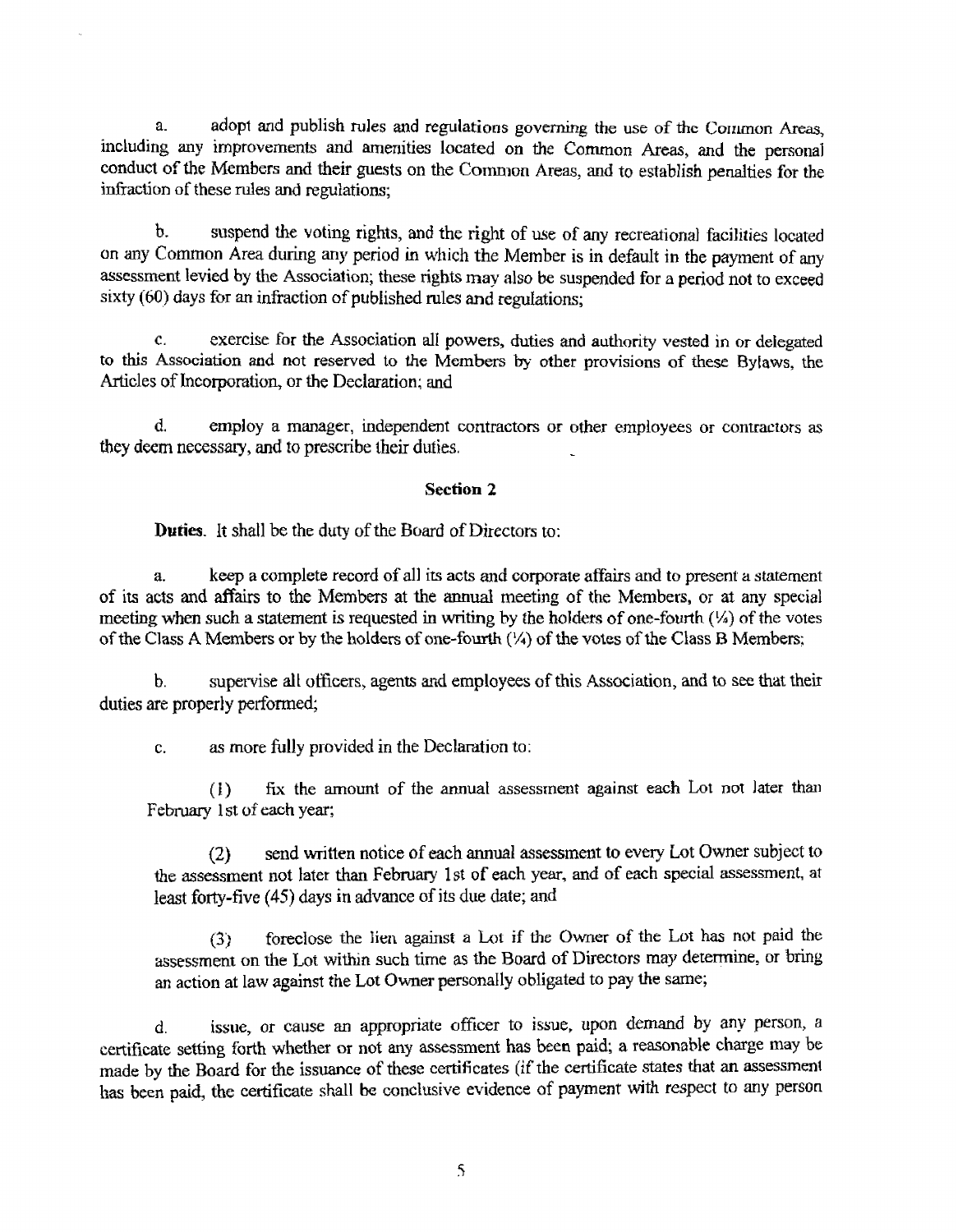relying on the certificate);

**e.** procure **and** rnairltain **adequate liability and** hazard insurance **on property** owned by the Association;

f. **cause all oficers** *or* **employees having fiscal responsibilities** to be bonded, **as** it **may**  deem **appropriate; and** 

g. cause **the** Conlrnon **Area** to **be** maintained.

# **ARTICLE VIIi OFFICERS AND THEIR DUTIES**

#### **Section 1**

**Errnmerstion of Offrces. 'The officers** of this **Association** shall **be a President** and Vice-President, **who shall at all times** be **Members** of the Board **of** Directors, **a Secretary and a Treasurer,**  and such other oficers as **the** Board may from time to time by resolution create.

#### **Section 2**

**Election of Oficers. The** election of officers **shall take** place **at** the **first** meeting of the **Board** of Directors and thereafter **at the first meeting of the Board** of Directors **following** each annual **meeting of** the **Members.** 

### **Section 3**

**Term.** *?'fie* officers of *this* **Association shalt be elected anrlmlly** by the **Board** and each shall hold office for one (1) year or until his successor is elected, whichever shall be the longer period, **unIess** he **shall sooner** resign, or shdl **be removed, or otherwise disqualified** to serve.

#### **Section 4**

**Special Appointments. The** Board **may** elect such other officers as the affairs of the **Association** may require, each of **whom** shall hold **office** for such period, have such **authority,** and perform such **duties** as the Board **may,** from time to time, determine.

## **Section 5**

**Resignation and Removal.** Any officer may be removed from office with or without cause by the **Board. Any** officer **may resign** at **any time by giving** written notice to **the 3~a~** the President or the Secretary. Such resignation shall take effect on the date of receipt of the notice or at any later time specified in the notice, and unless otherwise specified in the notice, the acceptance of the resignation shall **not be** necessary **to** make **it** effective.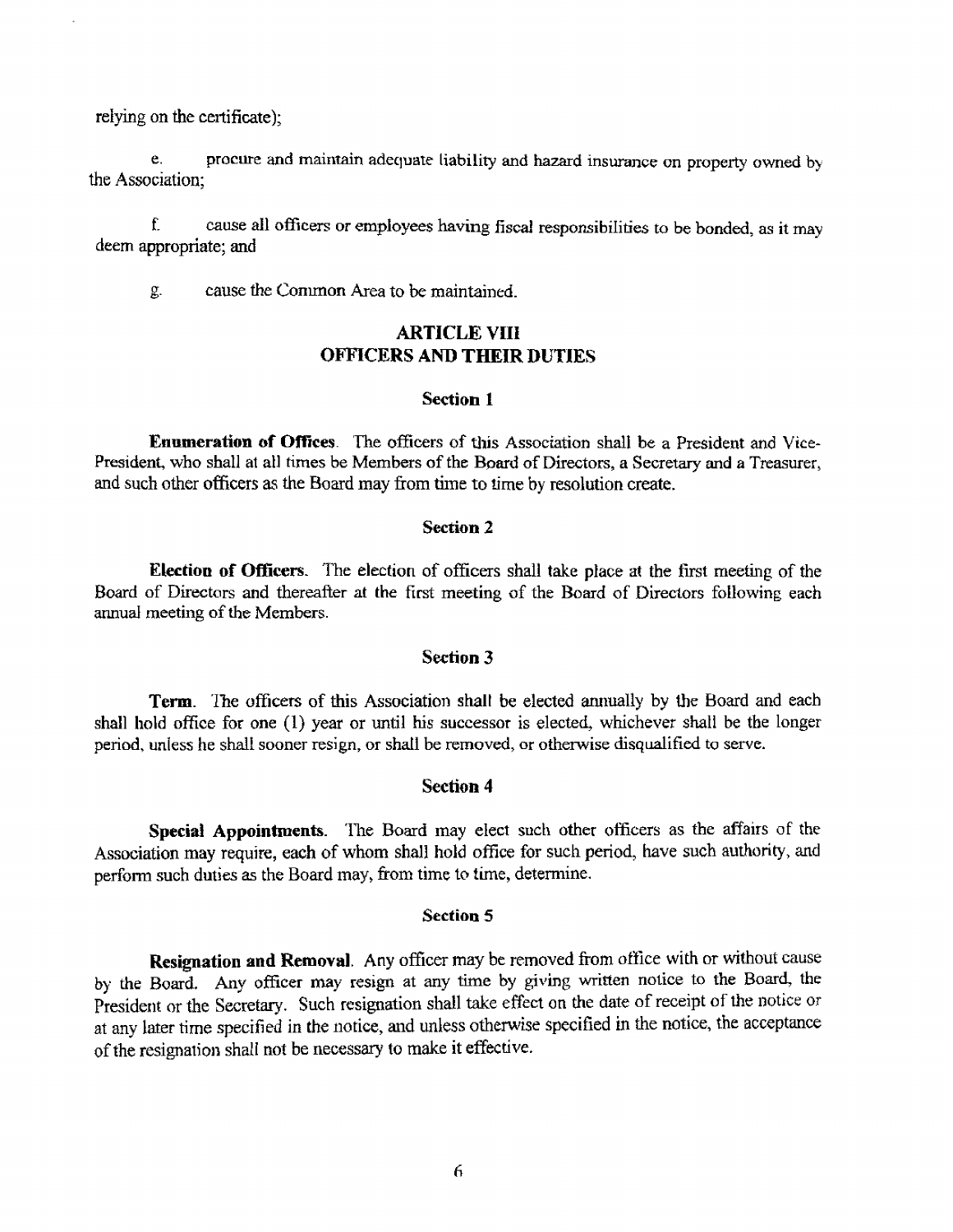### **Section 6**

Vacancies. A vacancy in any office may be filled by appointment by the Board. The uffiwr **appointed** to the vacancy shdl serve for the remainder of the term of the officer he **replaces and until** his successor shdl have been elected and qualified.

# **Section 7**

**Multiple Offices.** Not more than two (2) offices may be held by the same person.

## **Section 8**

**Duties. 'I'he duties of** the officers are **as** foilows:

#### $\mathbf{a}$ . **PRESIDENT**

'I'he President **shall preside at** a11 meetings uf **the** Members **md** of the Board of **Directors**  and see that orders and resolutions of the Board are carried out. The President shall have authority **to** sign **all** leases, **mortgages, deeds and other written** instruments.

## b. **VICE-PRESIDENT**

The Vice-President shall act in the place and stead of the President in the event of his absence, inability or refusal to act, **and exercise and discharge** such other duties as **may** be required of him **by the Board. The Vice-President shall likewise** have authority **to sign** dl **leases, mortgages,**  deeds and other written **instmments.** 

#### **SECRETARY**  $\mathbf{c}$ .

The **Secretary shall** record the **votes** and **keep** the minutes of a11 meetings md **proceedings**  of *the* Board and of the Members; serve notice of meetings of **the** Board and of **the** Members **keep appropriate** current **records showing the** Members **of** the **Association** together **with** their addresses; **and** perform such other duties **as may be** required by *the* Board.

#### $\mathbf{d}$ . **TREASURER**

**'he Treasurer shall** receive **md** deposit **in appropriate** bank accounts dl monies of **the Association** and disburse these funds as directed **hy** resolution of the Board **of** Directors; **keep proper** books of account; cause **an** annual audit of **the** Association books **to be** made **at the**  completion of **each fiscal year; and prepare** an annual budget and a statement **of** income and **expendims** to be **presented to** the **Membership** at **its** regular mud meeting, and deliver a copy of **each** to the Members requesting the same.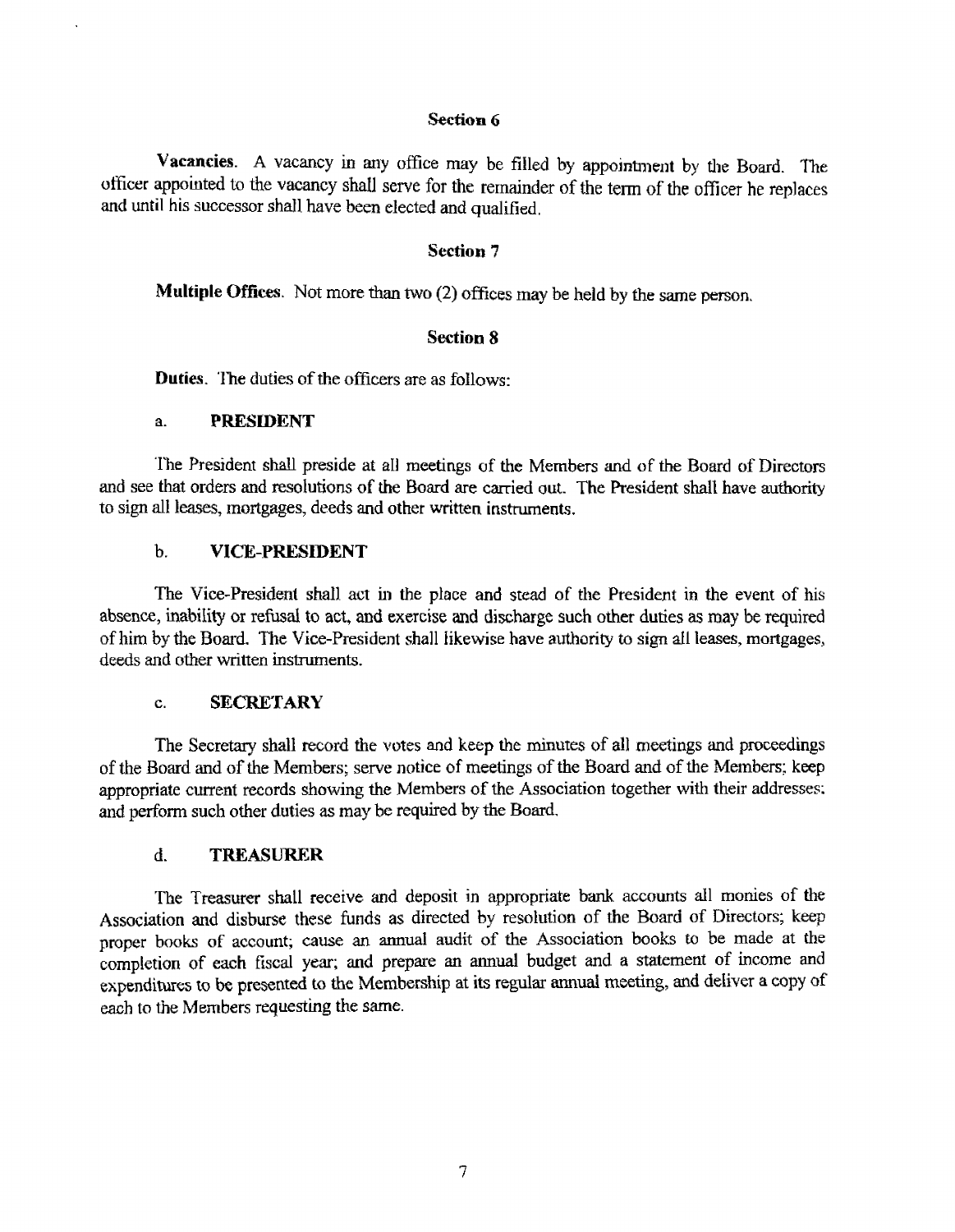## **ARTICLE IX COMMITTEES**

The Board of Directors shall appoint such committees, with such **powers and** duties as **deemed appropriate to carrying** out the **purposes** of the **Association.** 

# **ARTICLE X BOOKS AND RECORDS**

The books, records and papers of the Association shall at all times, during reasonable business **hours, be subject to** inspection by **any** Member. The Declaration, the **Articles** of **Incorporation and he** Bylaws of **the Association** shall **be available for** inspection by any Member **at**  the principal **office** of the **Association, where copies may** be **purchased** at **reasonable** cost.

# **ARTICLE XI ASSESSMENTS**

**As more** fully **provided in the** Declaration, each Member **is** obligated **to pay to** the **Association assessments which are secured by a continuing** lien **upon** the **Lot against whch the assessment** is **made. If** the assessment **is** not paid on the due date, **the** assessment **shall** bear interest from *the* date **of** delinquency **at the** rate of **eighteen** percent **(18%) per** annwn, and **the** Association may bring an action at law against the Owner personally obligated to pay the same or foreclose the lien **against** the **Lot,** and interest, costs, **and** reasonable **attorney's** *fees* of **any such** action shall be added to the amount **of such** assessment. No Owner **may** waive **or** otherwise escape liability of or **the** assessments **by** nonuse of the Common **Area** or abandonment of his Lot.

## **ARTICLE XI1 AMENDMENTS**

#### Section 1

**'I'fiese Bylaws may be amended, at a regular or special** meeting **of** the Members, upon the affirmative vote of at least two-thirds **(2/3rds)** of each class of the Members of the Association **present in person** or **by proxy at** the meeting **at which** the **vote** is **taken. Anything** set forth above in this **Article** XII **to the contrary notwithstanding,** the **Company** shall **have** *the* **absolute** unilateral **right, power** and authority **to** modify, revise, amend or **change any of** the terns **or** provisions **of these Bylaws a1 as** frum time *to* time **amended or** supplemented. However, this **unilateral right,**  power and **authority of the Company** may be **exercised only if** either **the Veteranst Administration or** the Federal Housing **Administration** or any **successor agencies** thereto **&dl require** such action as **a** condition precedent to **the approval by** such agency of the United **States** of **all** or **any** portion of the **Property or any** Lots for federally approved mortgage **fmmcing** purposes under applicable Veterans' Administration, **Federal** Housing Adminimtion or similar **programs. If** the Veterans' Administration or the **Federal** Housing **Administration** or any successor agencies approve all or **any portion** of the Property **or any** Lots **on** the **Property** for **federally approved** mortgage financing **purposes, any amendments to** these **Bylaws** made during **any** period of time when there are Class **3**